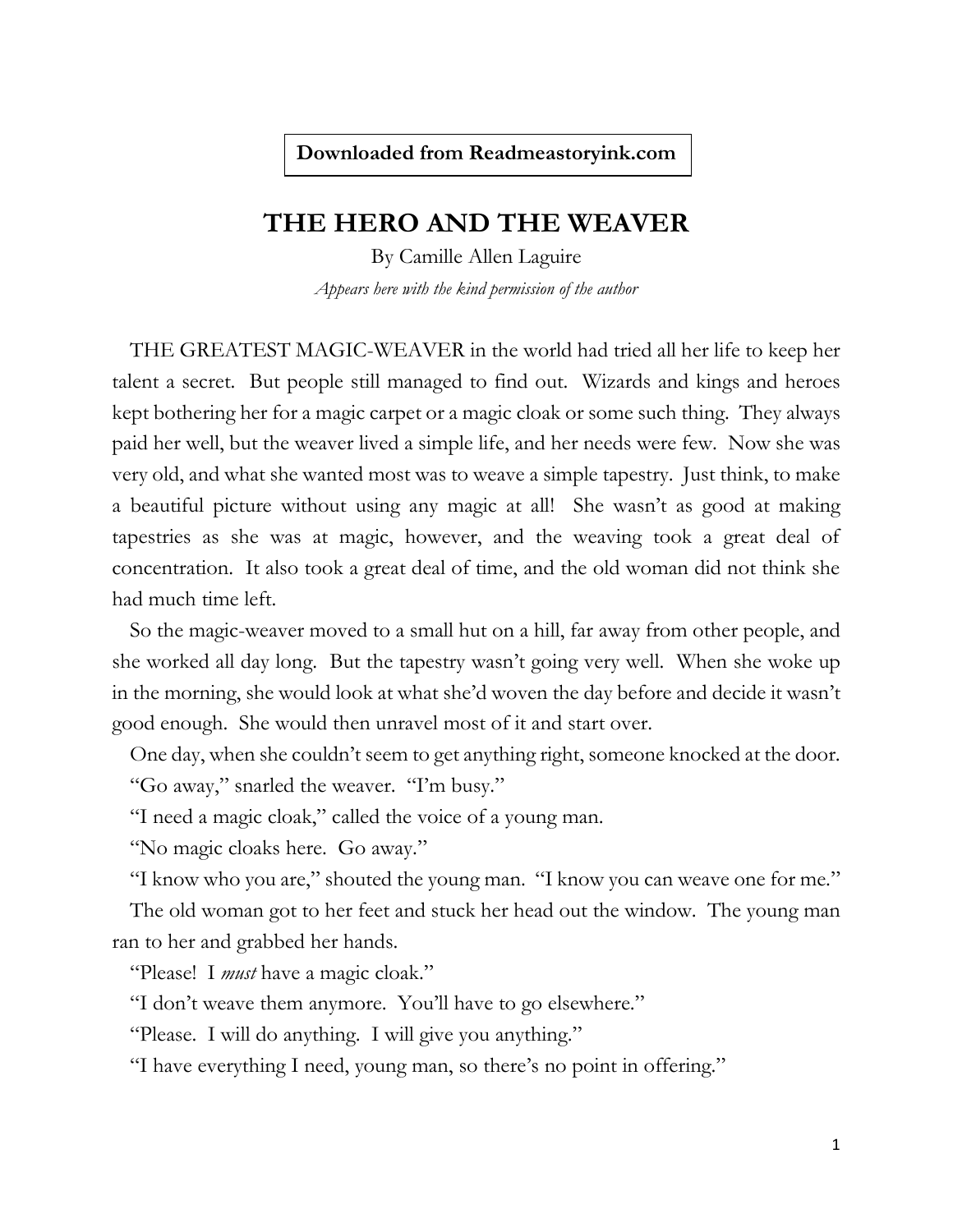But the young man wouldn't even let go of her hands. Obviously he would not accept her refusal, so she'd have to think of something to get rid of him.

"I suppose I could make one if you brought me some dragon whiskers."

"Yes! Make a cloak, and I will get the dragon whiskers for you."

"No, you must get the whiskers first." She yanked her hands from his grasp and slammed the shutter closed. The young man cried out so loudly that she thought she must have slammed the shutter on his fingers.

"No! No!" he cried. "I need the cloak now!"

"Dragon whiskers," she replied, and sat down again at her loom. She would have no trouble from him again. Dragons were scarce, and even if he did find one, chances were that he'd never get close enough to get any whiskers. As she picked up her shuttle she heard the young man run off.

She worked on her tapestry for two weeks and made a little progress, but not as much as she wanted. She was in the midst of tearing out two days' unsatisfactory work when there was another knock at the door.

"I have your dragon whiskers!"

"What?!" cried the old weaver. She ran to the window. "Those cannot be real dragon whiskers!"

The young man's hair and clothes were singed with fire, and he held out the long strands for her to see. They were indeed real dragon whiskers.

"Now weave me a magic cloak—and hurry! I've wasted two whole weeks."

"Well, I ... I ... "The weaver thought carefully how to get rid of him again. "I can't," she said finally.

"What?"

"I can't weave you a magic cloak. I don't have the proper fibers."

"I'll get them for you!"

"You'll have to get white seaweed from the bottom of the ocean."

That would stop him, she thought, as she turned back to her work. She didn't even think there was such a thing as white seaweed, and no one could swim to the bottom of the ocean. She set to work on her tapestry, certain that she would not be interrupted again.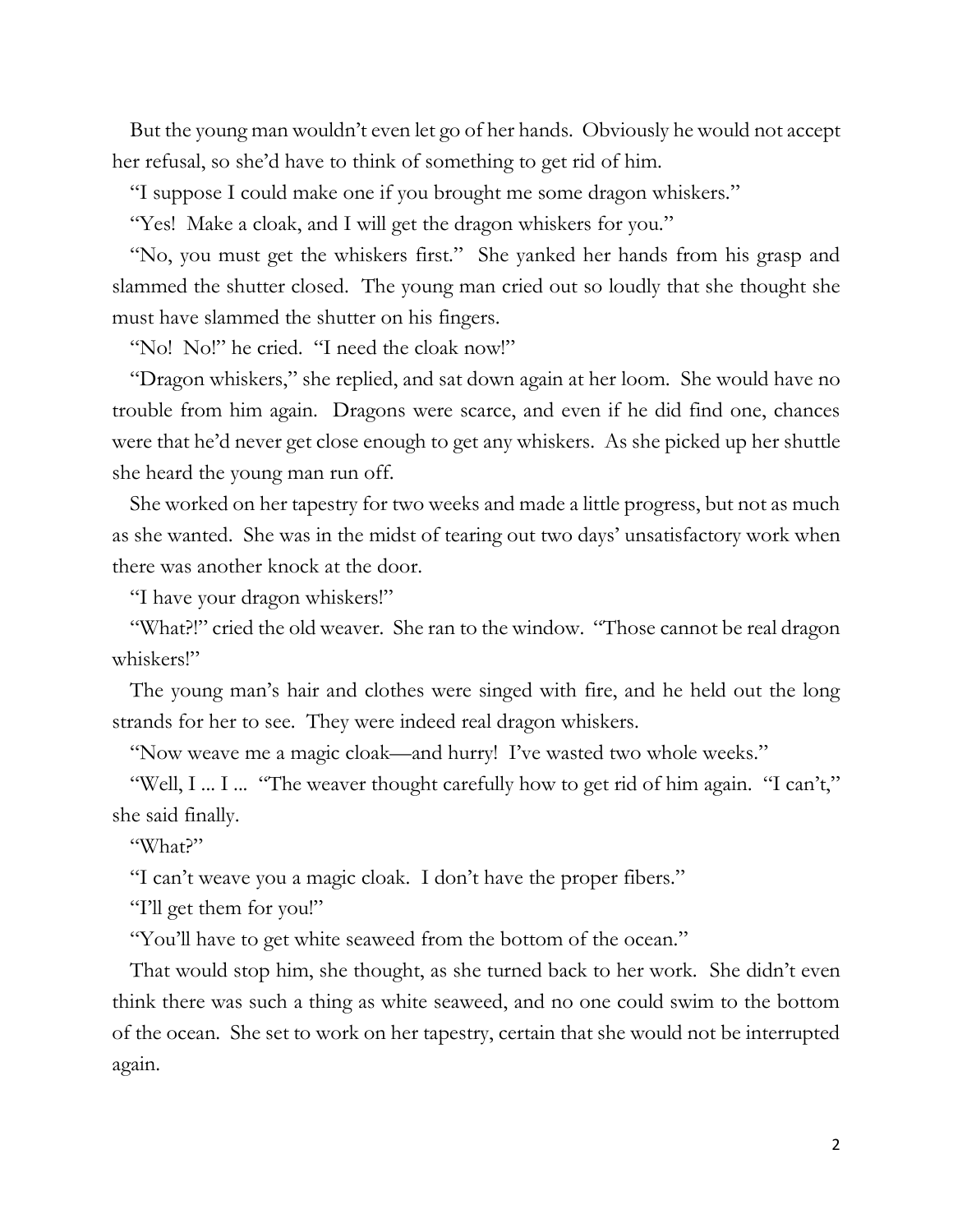It was only ten days later that the young man returned, carrying an armload of white seaweed. His clothes and hair were still wet.

Oh dear, thought the weaver, I'll never get rid of this young man.

''I'll need something else," she said, before he could say anything. He groaned and dropped his seaweed.

"Time is running out!"

"I know that," she said, thinking of her unfinished tapestry. "But I need the golden locks of a maiden who has been rescued from an evil lord—or no cloak."

The young man turned to run off again, and she called after him.

"The nearest I know of would be in the Castle of the East, but I would look elsewhere if I were you!"

She felt guilty for mentioning that place to him, for its lord was as evil as the devil himself, and so powerful that many knights had perished trying to save the maiden imprisoned in the tower. She hoped the lad would give up, but if he did not, at least she'd never hear from him again. Nor would anybody else.

Four days later she heard voices. She went to her window and saw the young man hurrying up the hill, pulling a fair maiden by the hand. The maiden's hair was long and golden.

"How much do you want?" called the maiden as they came close. She pulled a pair of scissors from her pocket, ready to cut her hair.

"Hurry and make my cloak!" said the young man. "I have no more time."

"Lad," said the old weaver in amazement, "what could a hero like you possibly need a magic cloak for? You've done the impossible three times! No man who can do all that needs a magic cloak."

"Years ago my father disowned me because I was an ungrateful child. Now he is dying, but he still refuses to see me."

"Ahh," said the weaver, nodding. "And you need a magic cloak to make you invisible, so that you may sneak in to ask his forgiveness."

"No, no. I don't need to sneak in, for the servants would surely let me see him. I am afraid the sight of me would make him so angry it would kill him sooner. No, I cannot even ask forgiveness. If I were invisible, though, I might be with him and see him one last time."